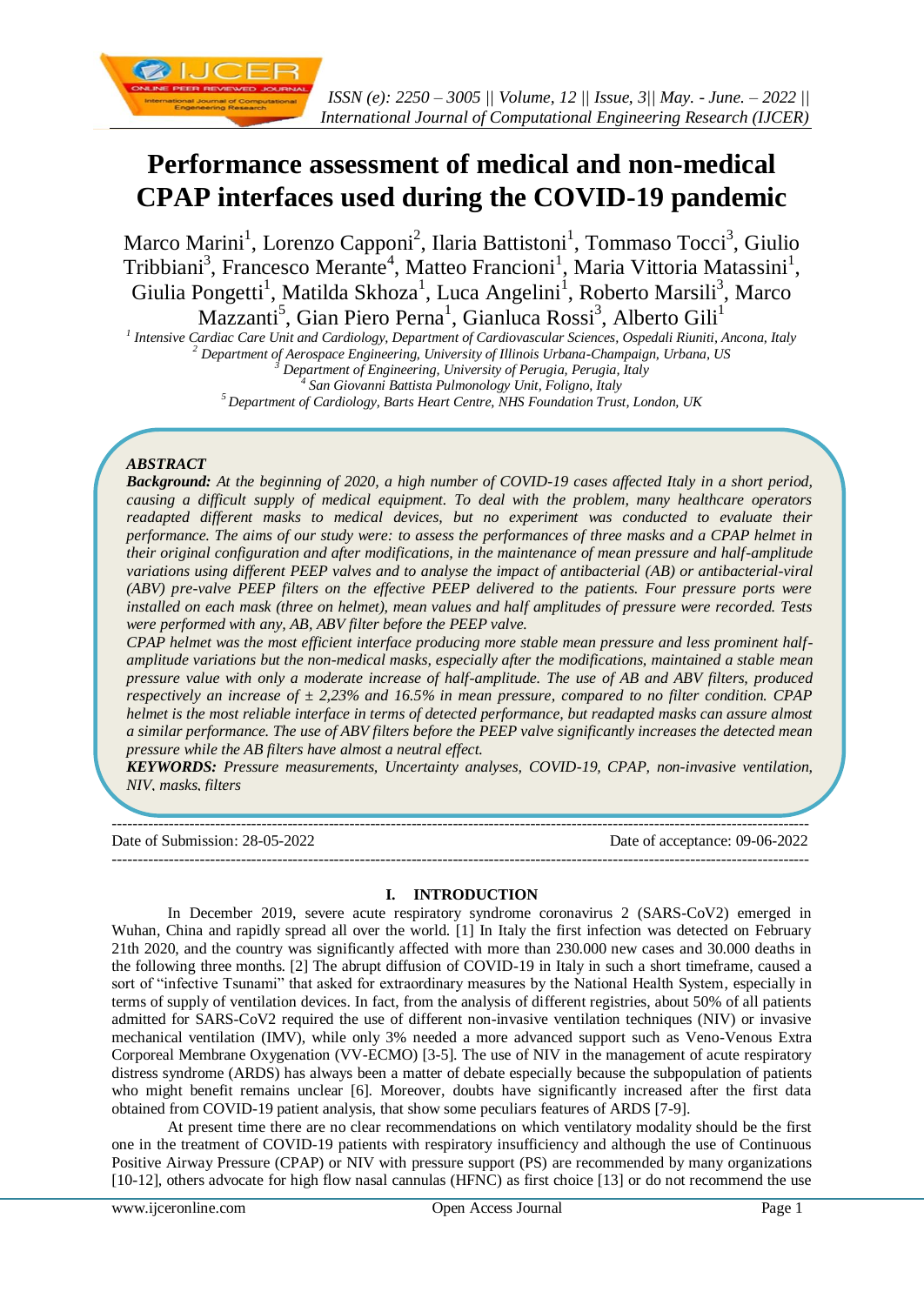of NIV [14]. An exhaustive knowledge of every component of the ventilatory system, a frequent measurement of positive end-expiratory pressure (PEEP) and fraction of inspired oxygen (FIO2) delivered as well as a welltrained healthcare teams, are crucial to guarantee the effectiveness of NIV techniques [15]. In particular, CPAP masks have to be well tolerated by patients, maintain high adherence and sealing characteristics and be able to preserve a constant PEEP value during their utilization. Due to the emergency situation and the poor supply of medical equipment, many healthcare operators collected different masks (not only for medical use) and transformed them into medical devices for NIV [16]. Unfortunately, no specific data exist about these masks' performance in terms of tolerance and efficacy on maintaining a stable pressure. mean pressure inside the device and half-amplitude. The aim of our study was to evaluate the mean pressure and the half-amplitude variations inside three masks readapted as CPAP masks (two full face snorkeling masks and one full-face medical masks for NIV) and one CPAP helmet, using different PEEP values and reassess the results after some

structural modifications on the masks. In addition, we also tested how the use of antibacterial (AB) or antibacterial and antiviral (ABV) pre-valve PEEP filters could affect the final mean pressure inside the ventilation devices.

#### **II. MATERIALS AND METHOD**

#### **II.1 Sensor calibration and dynamic characterization of connecting pipe**

In this research, a high resolution piezoresistive pressure sensor was used. The static sensor calibration was carried out by means of a classical approach [17]. The uncertainty  $S_{qi}$  of the sensor, that was used in this research, is then evaluated on the full scale  $(f.s.)$  as:  $S_{qi} = 0.037 % f.s.$  To properly protect the sensor from humidity, it was connected to the mask using a common polyurethane pipe. Since, the length of the pipe which connects the pressure sensor to the measurement port can affect the dynamic measurement chain performances as already described [18], simpler and more practical models were recently proposed [17-19-20]. As usually performed in dynamic pressure measurement for experimental fluid dynamic studies the frequency content of the measurand is first of all estimated and compared to the frequency response function of the measurement chain (connecting tube and sensor) [17]. The producer declared frequency response of the sensing element is up to 1000 Hz, so no dynamic distortion is expected in the frequency content typical of the human inspiration end expiration cycle. To measure the frequency response function of the connecting tube the setup shown in Figure 1 was prepared.



**Figure 1** - Dynamic characterization setup (Pin: Input pressure; Pout: Output pressure; L: Tube length)

The length of the connecting pipe was determined after measuring its frequency response function with a setup consisting of a harmonic signal generator, a signal amplifier and two pressure sensors to measure the input (Pin) and output (Pout) pressures of the second pressure sensor connected through the tube. Different length of polyurethane pipes (1 m, 5 m and 10 m) was tested obtaining various frequency response function amplitude. A dynamic signal amplitude change can be noticed for 5 m and 10 m tube length for frequencies higher than 4 Hz. In addition to that, under the oversight of a medical team, four various patterns of breath (i.e., a normal, dyspnea, tachypnea and breathing during Muller manoeuver) simulated by a single healthy human tester were measured. As shown in Figure 2a, the frequency content of the measurand is in the  $0 - 4$  Hz range in all four respiration patterns. In addition, a dominant frequency corresponding to the breath-in and the breath-out ventilation period is observable mostly within 2 Hz and no significant harmonics have been found in spectra. This is why we decided to use the 1 m pipe length in the further analyses.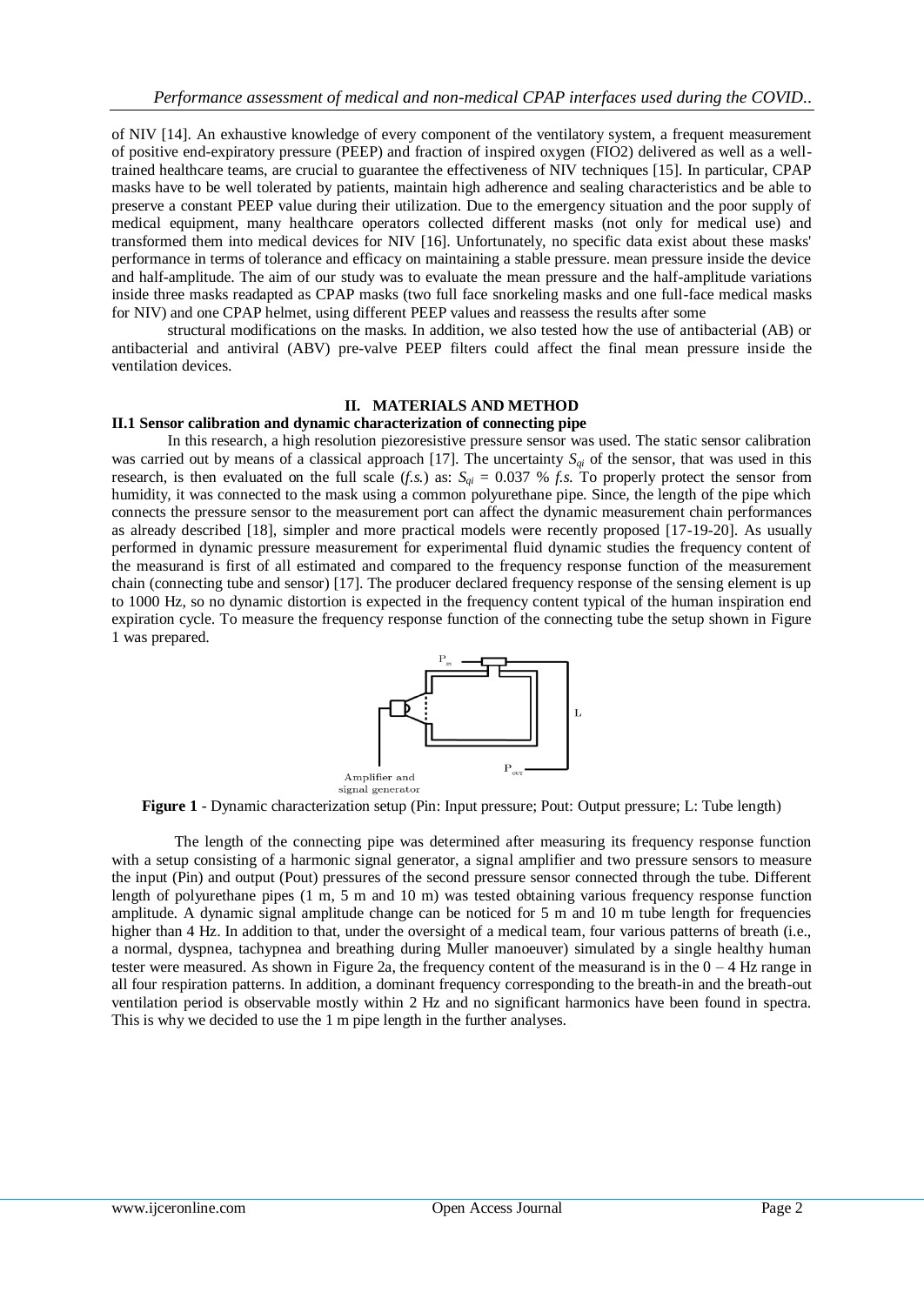

**Figure 2** – **(a)** Mean and half-amplitude pressure definition considering a standard respiration signal **(b)** Simulated respirations signals time histories and spectra; Each coloured time-frequency combination stands for each tested simulated respiration

### **II.II Performance of full-face masks**

The mean pressure and stability of the air pressure inside a ventilation device are import parameter that properly describe the performances of a CPAP mask and should be longitudinally verified during the ventilation process. In fact, the particular mask configuration such as filters or input-output breathing conduits position, influences the mean and amplitude pressure during the ventilation process (Figure 2b). Due to this, firstly, the influence of output filters and, later, of the morphology of the input output breathing configuration, were researched. The experimental test campaign was carried out in order to compare the performances of four different ventilation interfaces: two snorkeling adapted masks, Mares Sea Vu Dry (mask M1) and, Decathlon Easybreath (Mask M2), a NIV medical mask, Pulmodyne - Bitrac select SE medical (mask M3) and Dimar CPAP helmet (mask M4) (Figure 3). The masks were firstly tested in their original configuration (ORC), with PEEP 5 cmH2O, supplied by a common laboratory centrifugal compressor, connected to the masks, which provided a dry gas mixture. Four pressure ports were installed on each mask, while only three ports on M4 helmet, and the tests were repeated using three different filter configurations: without any filter at the output (NF), with an Intersurgical Flow-Gard-Breathing antibacterial filter (AB), and with a DAR HME small electrostatic antibacterial and antiviral filter (ABV). The helmet M4 was tested using an input-reservoir (DimAir 25 L) as in a standard configuration. Adapting junctions and pressure ports were realized by additive manufacturing technologies.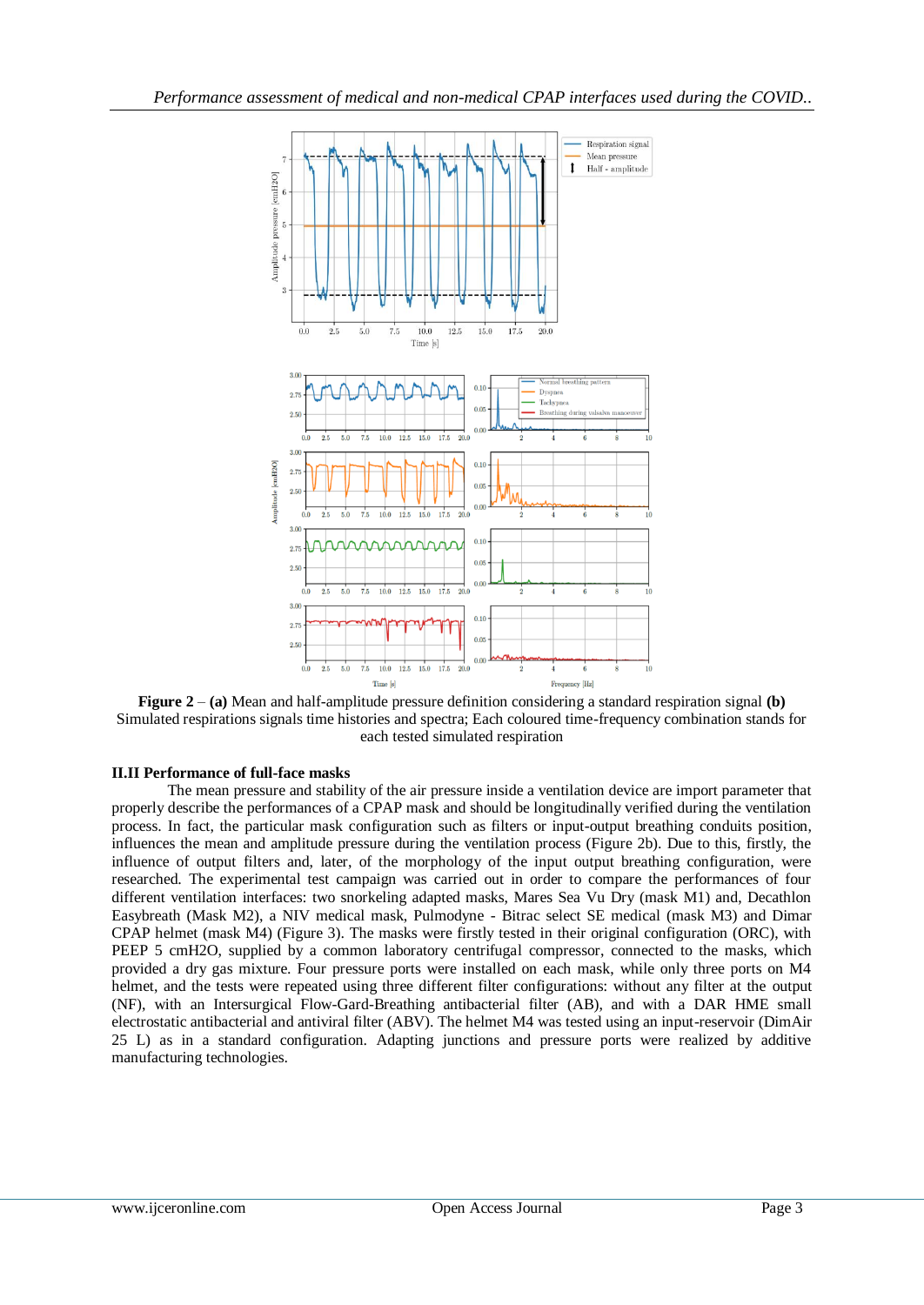

**Figure 3** - Tested masks with installed pressure ports (P1-P4) in the original configuration (ORC) and in the modified configuration (MOC). This is the figure 3 legend: **a)** M1 mask; **b)** M2 mask; **c)** M3 mask **d)** M4 helmet; **f)** M1 mask; **e)** M3 mask; INPUT: 99 entrance O2/air OUTPUT: air outlet where to attach PEEP

Once defined the influence of output filters at the same pressure value, the structural configuration of masks M1 and M3 was modified (MOC) (fig 3). A second hole for PEEP valve application in M1 mask was created, moving the breathing-in conduit close to the respiration area, in front of the mouth. For M3 mask, a 3D printed watertight adapter was designed. The experiments were repeated in MOC, in no filter condition, using progressive increased PEEP value (5 cmH2O –108 7.5 cmH2O - 10 cmH2O – 12.5 cmH2O). Intersurgical leaf spring peep valves were used for 5 and 7.5 cmH2O, while Harol linear spring valves were used for 10 and 12.5 cmH2O. For the sake of repetition, the experiments were conducted on 3 different healthy humans, who repeated 5 times each experiment, for a total of 15 measurements under the same test configuration. The time duration of each experiment was 20 seconds.

### **II.III Statistical Analysis**

The proposed statistical approach is shown in Figure 8. The uncertainty analysis (UNI4546) was performed, at the 68% of confidential level, by considering all the 15 experiments under the same PEEP-filter combination, in order to obtain mean and half-amplitudes values of each 15-tests distribution. Thus, the total uncertainty is represented as an ellipse, which has for the x- and y-axis the uncertainty of the mean values and half-amplitudes values, respectively. The approach is planned in this way: at the end of all the experiments, the uncertainty of each experiment is evaluated as shown in Figure 4 and compared to the other in order to identify the worst one, that we consider conservatively as the global uncertainty. Finally, the linearity of the results was also researched by computing the Pearson coefficient during the results interpolation.



**Figure 4** - Proposed statistical and experimental approach: sample data under the same PEEP-filter combination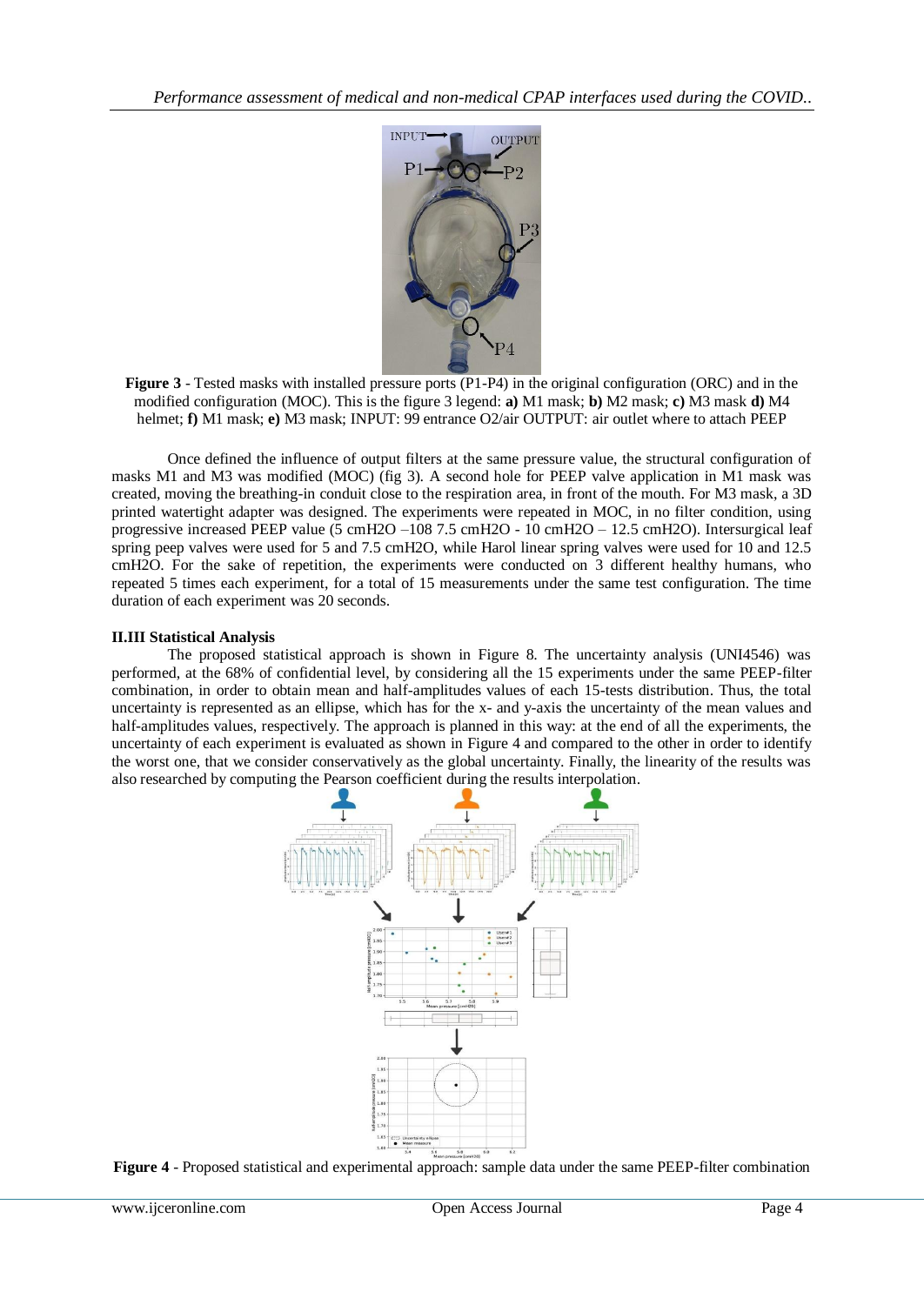## **III. RESULTS**

Analysing the behaviour of the pressure inside each mask by measuring the mean value and the halfamplitude at the four ports, presented in Figure 3, it was found that all the masks showed similar trend from the input (P1 port) and output (P2 port) conduits and, moreover, inside the mask (P3 and P4 ports): as expected, the pressure was higher in the intake conduit, it decreased inside the mask and it was finally lower in the exhaust conduit. However, the M2 mask shows half-amplitude pressure higher than the M1 mask and a higher reduction of the mean pressure in the output conduit. On the other hand, the M3 mask shows more stable results both in terms of mean and half-amplitude values of pressure. In addition, it was found that the pressure measurements in P3 port gave more reliable information of the pressure inside each mask, for this reason, only P3 measurement was taken into account and, moreover, by considering the similarity between the masks M1 and M2 in P3 port in no-filter configuration, only M1 results will be shown. In Table 1 the mean values and the half-amplitude measurements considering M1, M3 and M4 masks on the pressure port P3, in ORC and MOC at PEEP values of 5, 7.5, 10 and 12.5 cmH2O in NF condition are shown. M4 helmet provides the lowest half-amplitude pressure compared to the other masks, irrespectively of PEEP values. The differences in mean pressure measured using different PEEP values with ORC and MOC configurations are negligible for M1 and M3, while the halfamplitude values are consistently higher for M3 mask, and increase using higher PEEP levels especially in the ORC.

|  | <b>Table 1</b> - Mean value and standard deviation of pressure measurements of M1, M3 and M4 masks. This is the |  |  |
|--|-----------------------------------------------------------------------------------------------------------------|--|--|
|  | Table 1 legend: ORC: original configuration; MOC: modified configuration; Half-ampl: half amplitude pressure    |  |  |

|            |      | M1     |           | M <sub>3</sub> |           | M <sub>4</sub>           |                          |
|------------|------|--------|-----------|----------------|-----------|--------------------------|--------------------------|
|            |      | Mean   | Half-ampl | Mean           | Half-ampl | Mean                     | <b>Half-ampl</b>         |
|            |      | 5.651  | 2.044     | 6.354          | 5.058     | 6.083                    | 1.881                    |
| <b>ORC</b> | 7.5  | 7.19   | 2.344     | 8.899          | 5.133     | 8.94                     | 2.712                    |
|            | 10   | 10.872 | 3.415     | 10.619         | 7.227     | 10.823                   | 3.421                    |
|            | 12.5 | 13.028 | 3.121     | 12.962         | 8.367     | 13.522                   | 3.691                    |
|            |      | 5.399  | 2.213     | 6.03           | 2.617     | $\overline{\phantom{0}}$ | $\overline{\phantom{a}}$ |
| <b>MOC</b> | 7.5  | 8.565  | 2.417     | 8.464          | 3.095     | $\overline{\phantom{0}}$ |                          |
|            | 10   | 11.145 | 2.70      | 9.677          | 3.795     | ۰.                       |                          |
|            | 12.5 | 12.451 | 2.196     | 13.074         | 4.533     | ۰.                       |                          |

In Figure 5 the linearity of the results is remarked, where the coloured ranges around the lines show the global uncertainty on the half-amplitude. In each line, except the intersection points, no overlaps occur. Due to this, each measurement can be considered statistically significant. For both M1 and M3 masks, the pressure fluctuation in the modified configuration is found to be lower than in the original configuration and closer to the M4 helmet values. In order to enhance the linearity of the results, the Pearson coefficient R for the measured values distribution was computed. As shown in Table 2, the coefficient is close to the unity for all the test cases, and it proves the linearity of the measurements.



**Figure 5** - Linear interpolation of measurement results (ORC: original configuration; MOC: modified configuration)

| Table 2 - Pearson correlation coefficients R (ORC: original configuration; MOC: modified configuration) |  |  |
|---------------------------------------------------------------------------------------------------------|--|--|
|---------------------------------------------------------------------------------------------------------|--|--|

| <b>Test case</b> |                |       |  |  |
|------------------|----------------|-------|--|--|
|                  | M1             | 0.899 |  |  |
| <b>ORC</b>       | M <sub>3</sub> | 0.931 |  |  |
|                  | M <sub>4</sub> | 0.975 |  |  |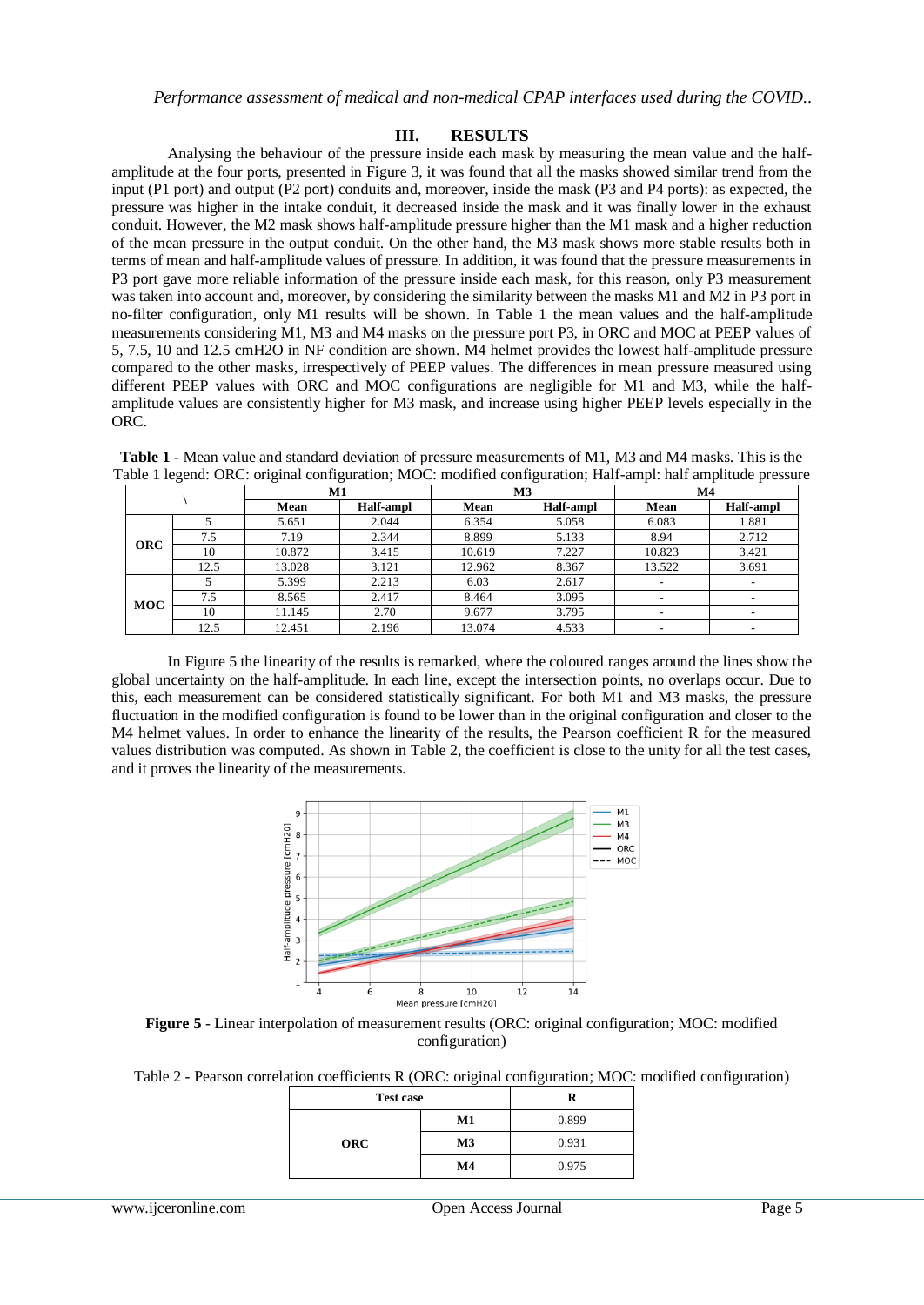|            | M1 | 0.889 |
|------------|----|-------|
| <b>MOC</b> | M3 | 0.984 |

As shown in Figure 6, the introduction of the AB filter causes a variation of mean pressure of  $\pm 2.23\%$ compared to NF condition, while an increasing of mean pressure of about +16,5% was measured when the ABV filter was used during the measurements. No particular influence on the half-amplitude was observed respect to the used filter, but mostly on the type of the used mask. From the statistical analysis, by considering all the masks configurations, the worst results in terms of uncertainty were, for the mean pressure, about 0.17 cmH2O (2.8% of the mean value), while for the half-amplitude was 0.9 cmH2O (4.7% of the mean value of the half amplitude). These results are thus to be considered valid as the global uncertainty for all the performed experiments (not to be confused with the statistical significance of the results). Moreover, considering the results obtained and shown in Figure 10, where the influence of the filters was research in terms of pressure mean value increasing, and considering the global uncertainty, it was found that the results obtained from NF-AB comparison of  $\pm$  2,23% of the mean value cannot be considered significant due to the mean pressure global uncertainty of the 2.8% (obtained from the statistical analysis), that does not allow to have two separated uncertainty-ranges. On the contrary, the uncertainty evaluated considering the ABV filter can be considered statistically significant, being +16.5% of the mean value.



**Figure 6** - Mean values and half-amplitudes of pressure measurements considering M1, M2, M3 masks and M4 helmet, in three different output-conditions at PEEP 5 cmH2O (NF = No-filter, AB = Antibacterial filter, ABV = Antibacterial and antiviral filter): **a)** Pressure port P1; **b)** Pressure port P2; **c)** Pressure port P3; **d)** Pressure port P4

#### **IV. DISCUSSION**

The study shows that although CPAP helmet represents the most reliable interface in terms of mean pressure and half-amplitude. Likewise, medical and non-medical masks readapted for non-invasive ventilation demonstrate a fairly good performance. In particular, the "non-medical" masks (M1 and M2) compared to M3 are more effective, providing a reliable mean pressure value and low variable half-amplitude pressure. This efficiency remains constant for all PEEP values from 5 cmH20 to 12.5 cmH20 and it is not particularly affected by the type of configuration, producing negligible differences between the standard and modified configuration. On the contrary, M3 guarantees less stable mean pressure, especially if used in standard configuration with a Ttube causing an excessive excursion of pressure with values of almost 208 9 cmH20. Using the modified configuration, the interference with air  $\sqrt{O2}$  input has been reduced and the results obtained have been comparable to those obtained with M1 mask. The different results obtained with M1 and M3 masks can be explained by the divergence in terms of material (softer silicon for the full-face snorkeling masks compared to a stiffer one in the full face NIV mask) and support surface (bigger and more comfortable in snorkeling mask, smaller and less fitting in NIV mask). In fact, the NIV performance is mainly conditioned by interface efficiency and patient's tolerance to it [20-21], Although full-face masks for CPAP are undoubtedly much more comfortable than nasal or gold-nasal masks, especially in prolonged time use [22], the CPAP helmet remains the most popular choice for patients due to its high tolerance [23]. Moreover, in a previous experience [24], in ARDS patients, the use of NIV helmet compared to NIV face mask, was associated to a better functional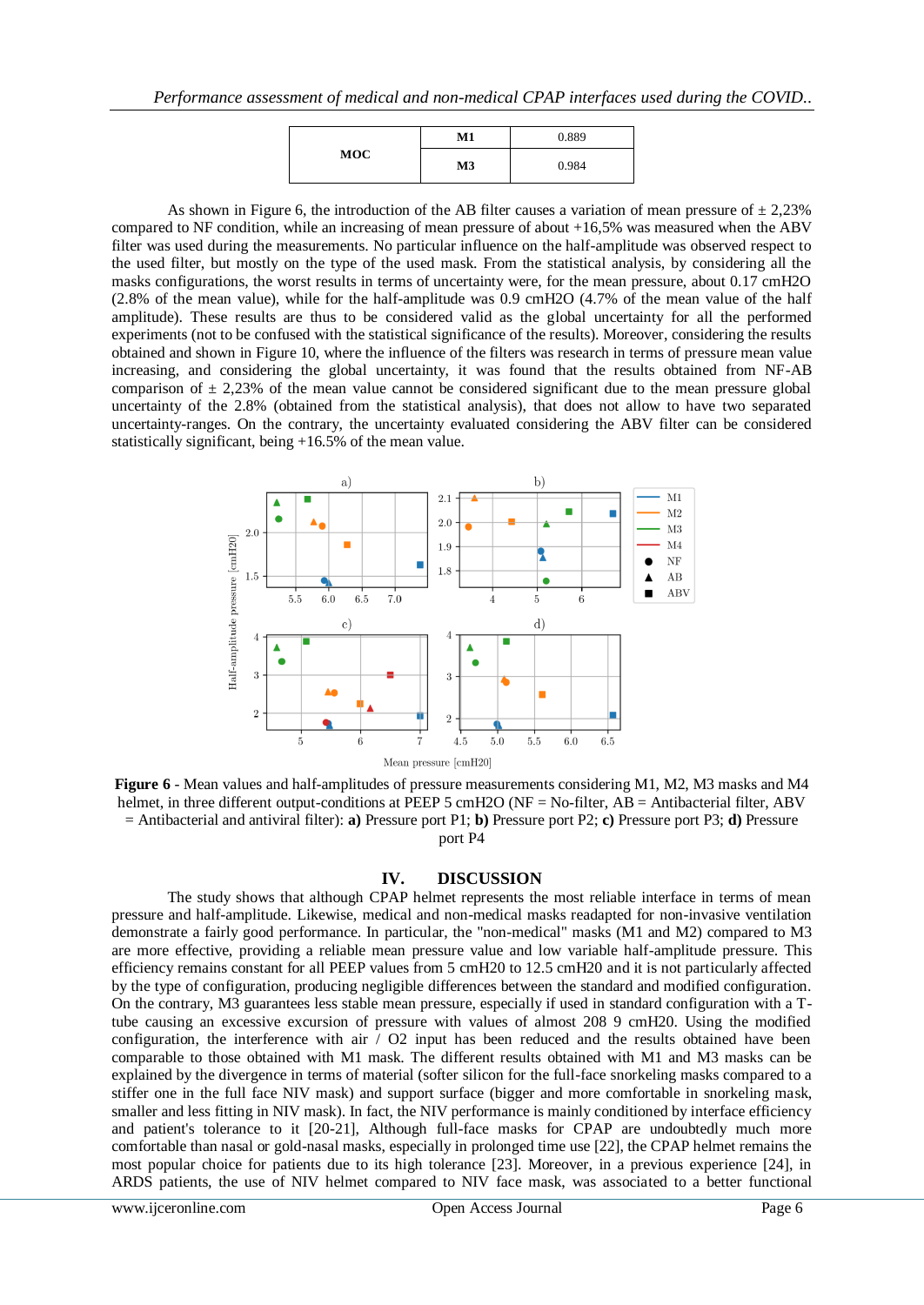independence at one year after hospital discharge. As already mentioned, the recently published guidelines did not recommend any specific method to be used as first line in COVID-19 patients [13-25] and more importantly, when it is the right time to switch to an invasive mechanical ventilation [26]. However, it has been established, and confirmed by a meta-analysis by Ferreyro [27], that the use of non-invasive oxygenation in adult patients with acute hypoxemic respiratory failure, compared to standard ventilation therapy is associated with a lower risk of death. A recent metanalysis on the role of NIV in the treatment of acute lung injury and ARDS found an overall reduction in intubation without a reduction of mortality. The authors conclude than NIV should be use cautiously in these patients using a strict monitoring [28-30]. From the analysis of our experiments, we clearly observed an increase, not statistically significant, in pressure mean value due to AB filter use while the ABV use is associated to a significant increase of  $+16.5\%$  of the mean pressure value. Moreover, how filters could affect the mean values during the hours is unknown. The use of filters before the PEEP is highly recommended by all guidelines [12-14] in order to reduce the aerosolization and the virus spread. As easily foreseeable, these filters, increase the pressure inside the system so as to determine a higher 233 PEEP than set causing an obstacle to the air outlet, as reported in previous experiences in mechanically ventilated patients [31]. The increase in pressure is linked to the type of filter, higher in the antiviral filters and lower in the antibacterial ones, where the increase could be considered almost irrelevant. Furthermore, it must be absolutely considered that filters tend to get wet over time, due to their intrinsic characteristic, increasing their resistance and consequently the pressure reached. For all these considerations the NHS guidelines suggest a daily change of filters [25]. In order to check whether the application of AB or ABV filters provokes an excessive increase of pressure inside the masks a frequent use of manometer is advisable. This simple tool can help clinicians to verify that the pressure values inside the mask really correspond to the chosen PEEP and eventually reduce the PEEP value to avoid a dangerous increase of pressure [32]. Major limitation of the study is that we present a preliminary observational study conducted during the COVID-19 pandemic then more experiments could be advisable to confirm the results obtained. We analyzed only some specific type of masks/CPAP helmet therefore the results could not be extended to other interfaces. Moreover, all the experiments were performed on healthy volunteers so how the dyspnoeic pattern could modify the results is unknown. In conclusion our study shows that CPAP helmet remains the most reliable interface in terms of mean pressure value and half-amplitudes, but some non-medical masks and full-face NIV masks, especially with some structural modifications, could be effectively used as CPAP masks could assuring almost a similar performance. The use of ABV filters before the PEEP valve significantly increases the detected mean pressure value inside the mask while the AB filters show almost a neutral effect. A repetitive assessment of the PEEP effectively delivered is advisable in order to optimize the use of NIV and avoid harmful situations for the patients.

#### **REFERENCES**

- [1]. [Https://covid19.who.int](https://covid19.who.int/)
- [2]. https://www.epicentro.iss.it/coronavirus/bollettino/Infografica\_25maggio%20ITA.pdf
- [3]. Richardson S, Hirsch JS, Narasimhan M, et al. Presenting Characteristics, Comorbidities, and Outcomes Among 5700 Patients Hospitalized With COVID-19 in the New York City Area [published online ahead of print, 2020 Apr 22] [published correction appears in doi:10.1001/jama.2020.7681]. JAMA. 2020;323(20):2052-2059. doi:10.1001/jama.2020.6775
- [4]. Wang D, Hu B, Hu C, et al. Clinical Characteristics of 138 Hospitalized Patients With 2019 Novel Coronavirus-Infected Pneumonia in Wuhan, China [published online ahead of print, 2020 Feb7]. JAMA. 2020;323(11):1061-1069. doi:10.1001/jama.2020.1585
- [5]. Docherty AB, Harrison EM, Green CA, et al. Features of 20 133 UK patients in hospital with covid-19 using the ISARIC WHO Clinical Characterisation Protocol: prospective observational cohort study. BMJ. 2020;369:m1985. Published 2020 May 22. doi:10.1136/bmj.m1985
- [6]. Rochwerg B, Brochard L, Elliott MW, Hess D, Hill NS, Nava S, et al. Official ERS/ATS clinical practice guidelines: noninvasive ventilation for acute respiratory failure. Eur Respir J. 2017; 50. pii1602426
- [7]. Gattinoni L, Coppola S, Cressoni M, Busana M, Rossi S, Chiumello D. COVID-19 Does Not Lead to a "Typical" Acute Respiratory Distress Syndrome. Am J Respir Crit Care Med. 2020;201(10):1299-1300. doi:10.1164/rccm.202003- 0817LE
- [8]. Wiersinga WJ, Rhodes A, Cheng AC, Peacock SJ, Prescott 284 HC. Pathophysiology, Transmission, Diagnosis, and Treatment of Coronavirus Disease 2019 (COVID-19): A Review [published online ahead of print, 2020 Jul 10]. JAMA. 2020;10.1001/jama.2020.12839. doi:10.1001/jama.2020.12839 287
- [9]. Giacomo Grasselli, Tommaso Tonetti, Alessandro Protti, et al Pathophysiology of COVID-19-associated acute respiratory distress syndrome: a multicentre prospective observational study. Lancet Respir Med 2020 August 27, 2020 https://doi.org/10.1016/ S2213-2600(20)30370-2
- [10]. WHO. Clinical management of severe acute respiratory infection when Novel coronavirus (2019-nCoV) infection is suspected: Interim Guidance. WHO/nCoV/Clinical/2020.3 January 28 2020)
- [11]. Harari SA, Vitacca M, Blasi F, Centanni S, Santus PA, Tarsia P. Managing the Respiratory care of patients with COVID-19. http://www.aiponet.it: Italian Thoracic Society -Associazione Italiana Pneumologi Ospedalieri - Societa Italiana Di Pneumologia; 2020